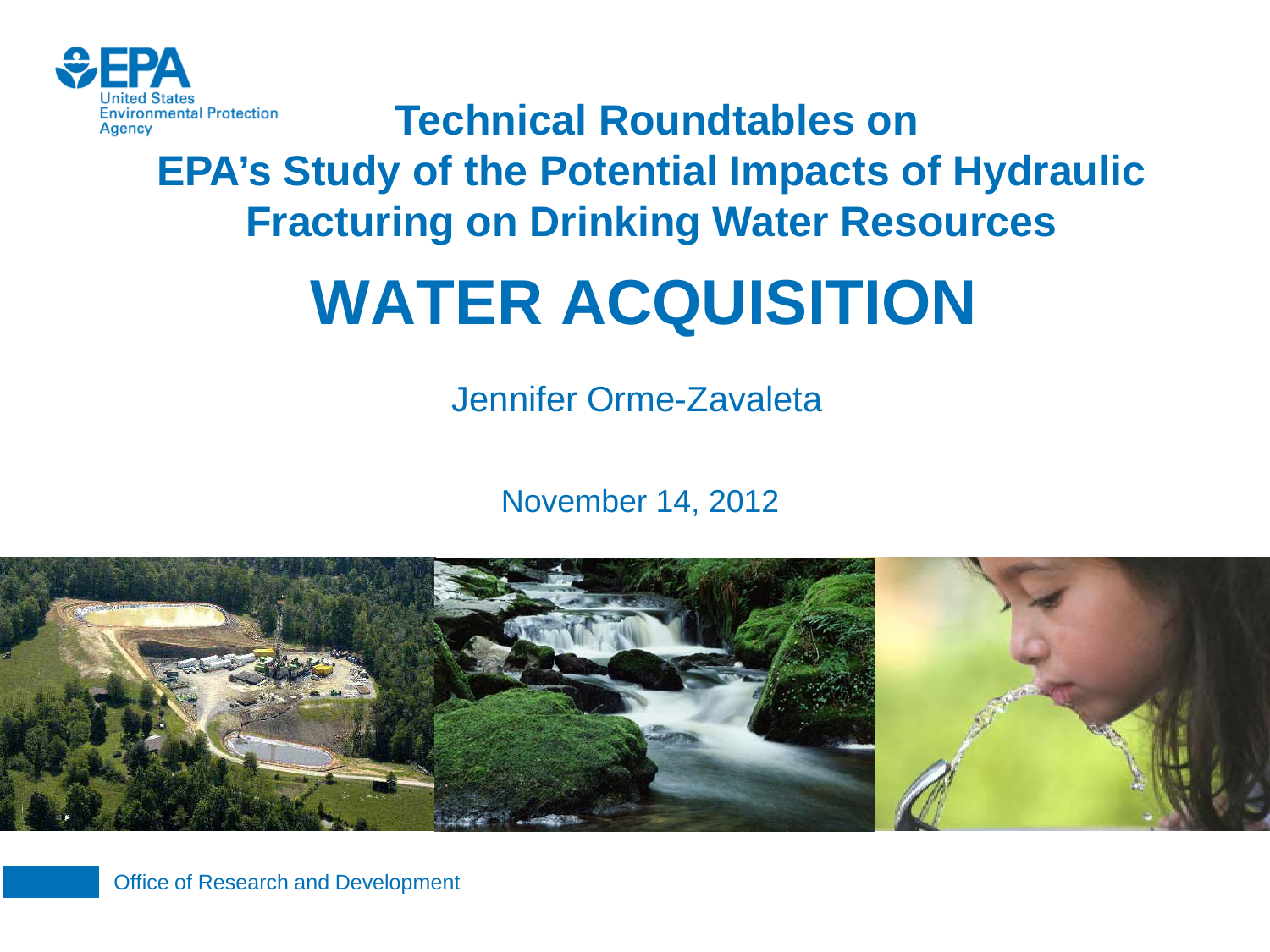

### **Water Acquisition**



**What are the possible impacts of large volume water withdrawals from ground and surface waters on drinking water resources?**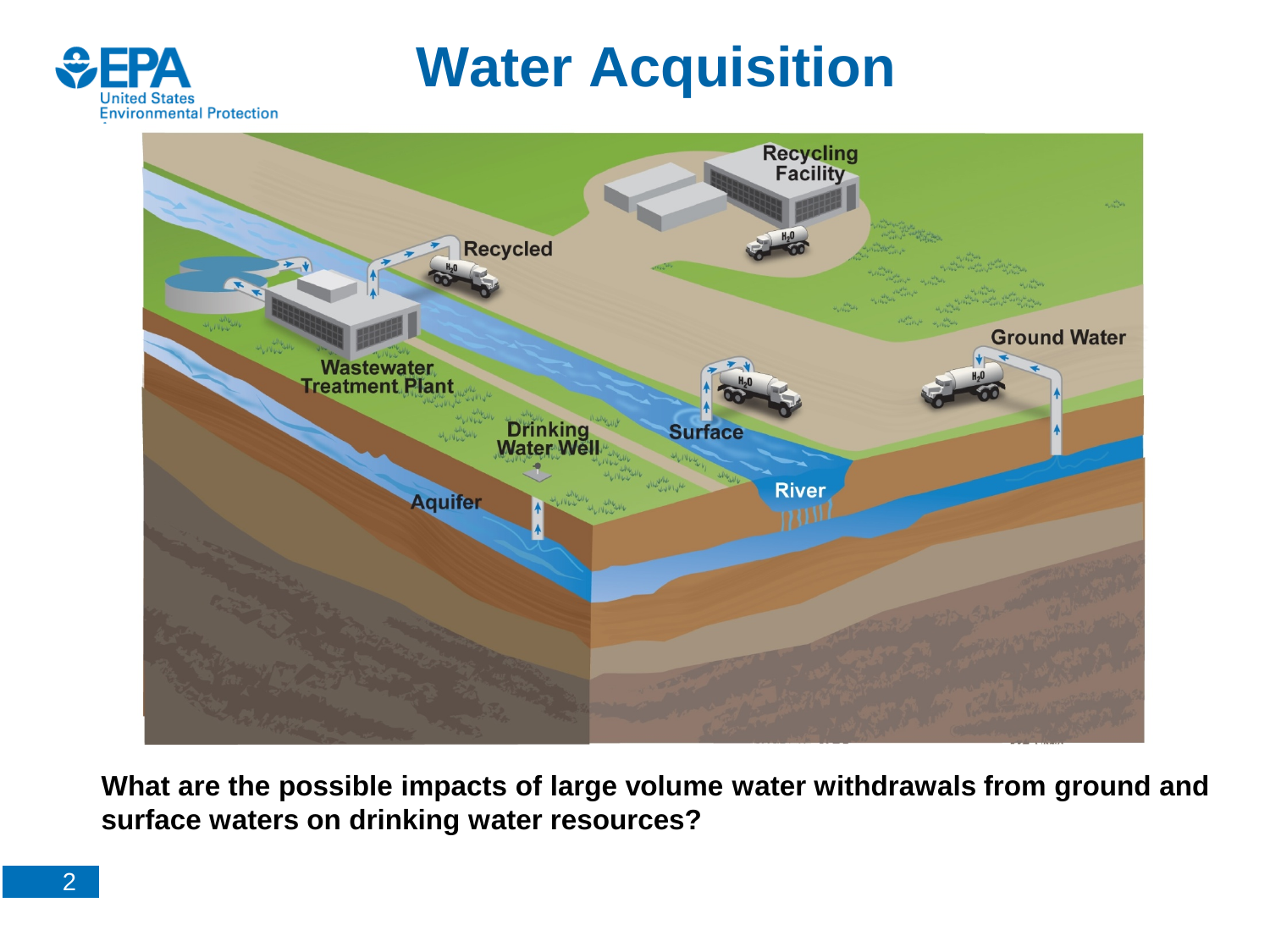

### **Water Acquisition Research Projects**

| <b>Secondary Research Questions</b>                                                                                     | <b>Applicable Research Projects</b> |  |
|-------------------------------------------------------------------------------------------------------------------------|-------------------------------------|--|
| 1. How much water is used in hydraulic fracturing                                                                       | Literature Review                   |  |
| operations, and what are the sources of this water?                                                                     | <b>Service Company Analysis</b>     |  |
|                                                                                                                         | <b>Well File Review</b>             |  |
|                                                                                                                         | <b>FracFocus Analysis</b>           |  |
|                                                                                                                         | <b>Water Availability Modeling</b>  |  |
| 2. How might water withdrawals affect short- and                                                                        | Literature Review                   |  |
| long-term water availability in an area with<br>hydraulic fracturing activity?                                          | <b>Water Availability Modeling</b>  |  |
| 3. What are the possible impacts of water<br>withdrawals for hydraulic fracturing operations on<br>local water quality? | Literature Review                   |  |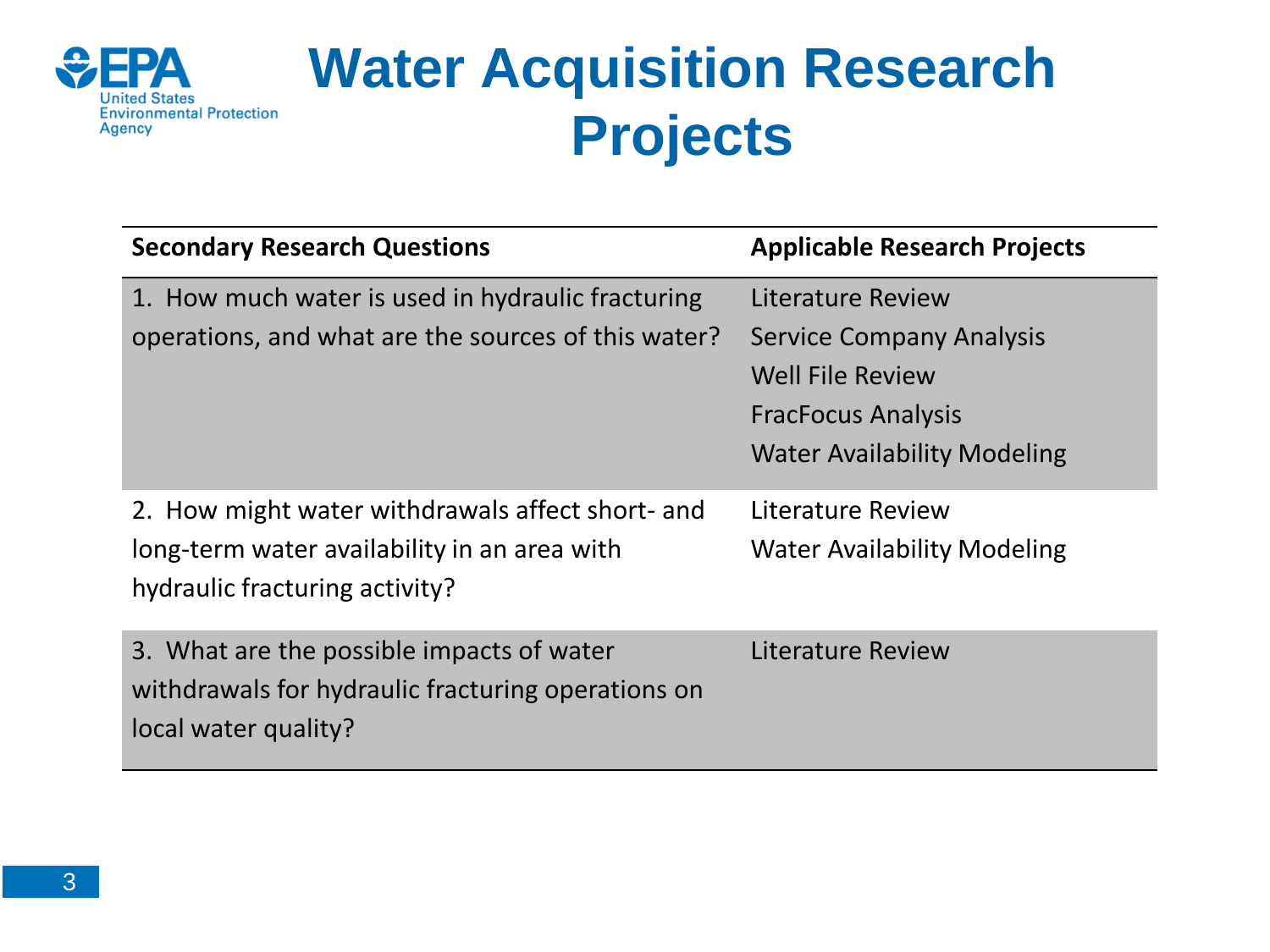

### **Analysis of Existing Data: Literature Review**

### **Data Sources**

• Existing papers and reports, focusing on peer-reviewed literature.

### **Anticipated Data**

- Volumes and sources of water used in hydraulic fracturing fluids.
- Local impacts to water availability in areas with hydraulic fracturing activities.
- Water quality impacts from ground and surface water withdrawals.

#### **Research Progress**

- Identification, review, and evaluation of existing literature is underway.
- Barnett, Eagle Ford, Haynesville, and Bakken shales have undergone most thorough analyses.

#### **Next Steps**

• Continue to review and assess literature related to water acquisition according to research questions in the study plan.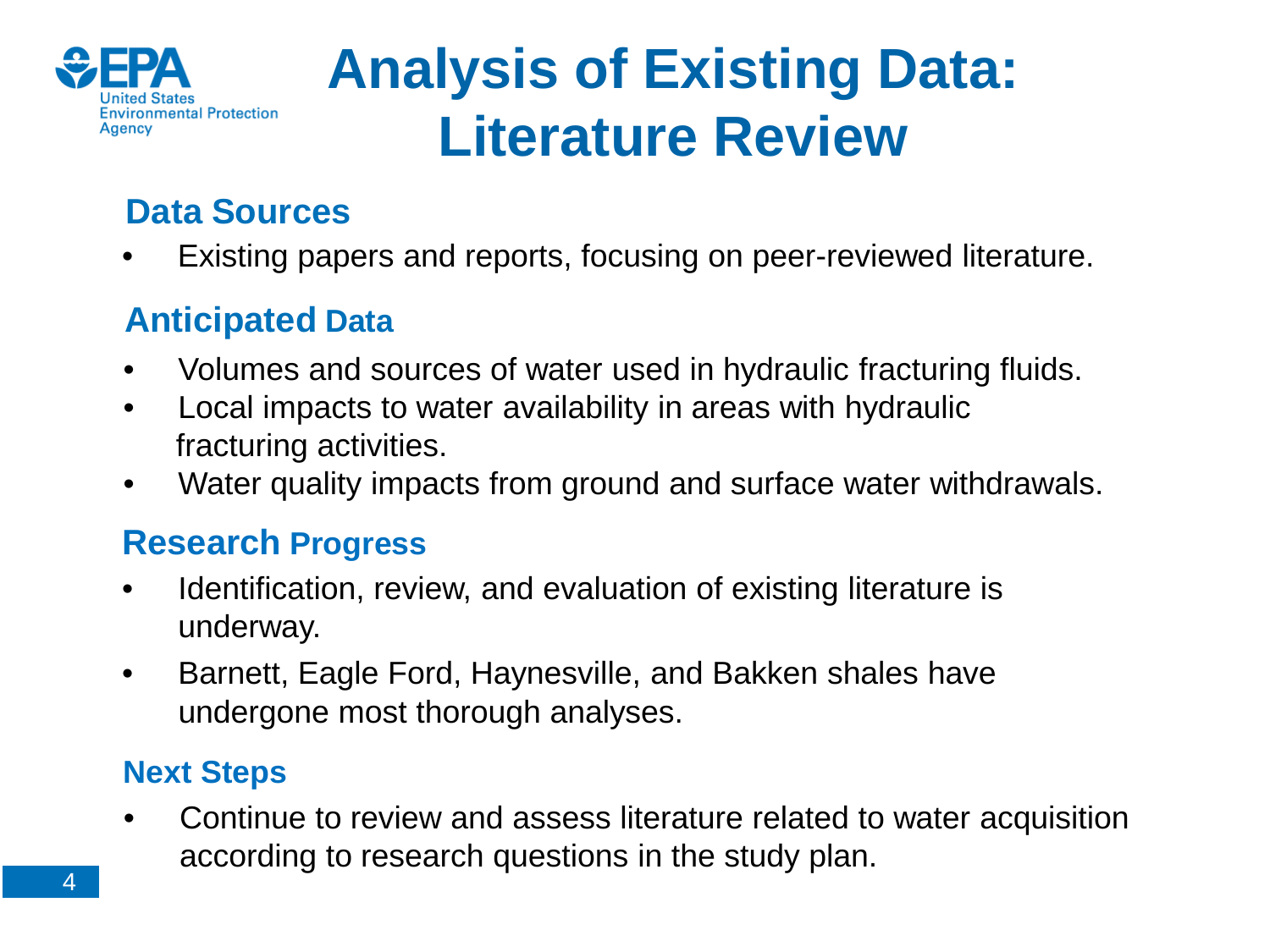

## **Analysis of Existing Data: Service Company Data**

### **Data Sources**

• Data and information provided by nine hydraulic fracturing service companies.

#### **Anticipated Data**

• Volumes, quality, and sources of water used in Hydraulic Fracturing fluids from 2005–2010.

#### **Research Progress**

• Preliminary data analyses near completion.

#### **Next Steps**

• Discuss data with service companies.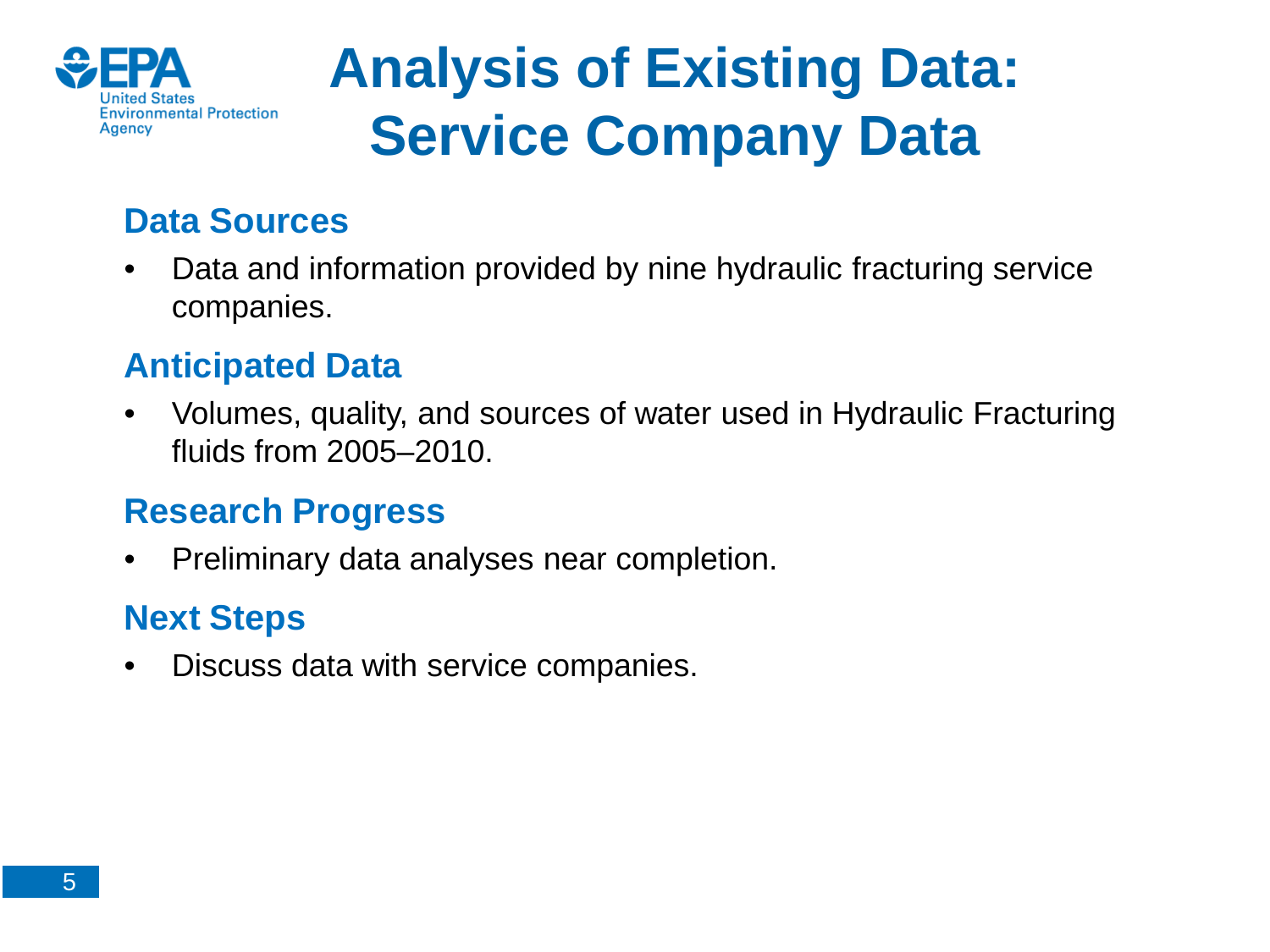

### **Analysis of Existing Data: Well File Review**

### **Data Sources**

• Well-specific records provided by nine oil and gas operators.

### **Anticipated Data**

• Volumes and sources of water used in hydraulic fracturing for 333 wells hydraulically fractured in 2009 and 2010.

### **Research Progress**

Data compilation from the well files is underway.

### **Next Steps**

- Continue compiling data from well files.
- Review data with oil and gas operators.
- Analyze water usage.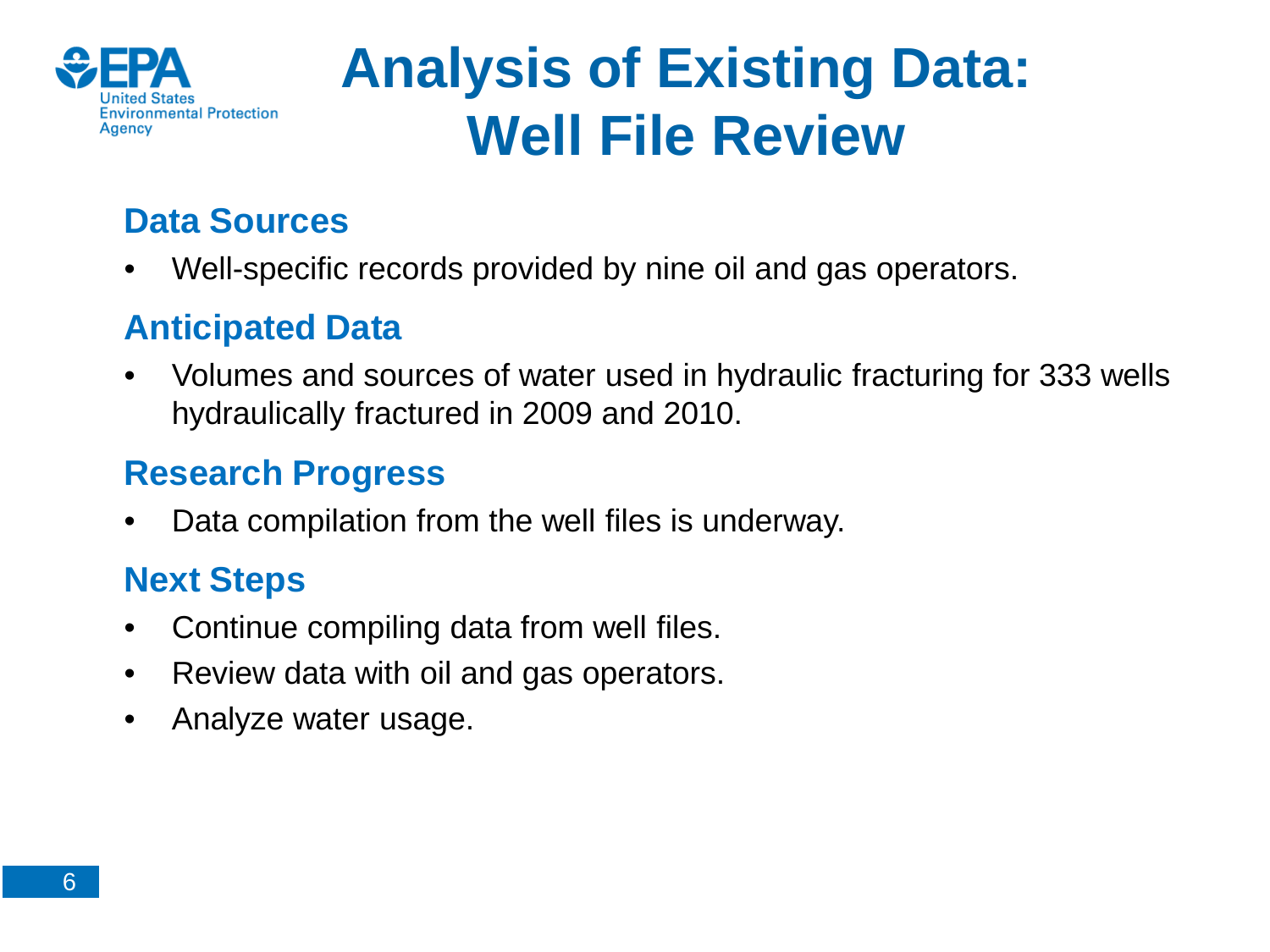

### **Analysis of Existing Data: FracFocus**

### **Data Sources**

• National registry for chemicals used in hydraulic fracturing.

### **Anticipated Data**

• Volumes, types, and sources of water used in hydraulic fracturing; well depths; and oil and gas production organized by geographic location, as reported by oil and gas operating companies.

#### **Research Progress**

- Data were compiled, checked for quality, and are being organized for analysis.
- Analysis underway to address research questions.
- Discussing analysis with Ground Water Protection Council.

### **Next Steps**

- Summarize data.
- Analyze water usage.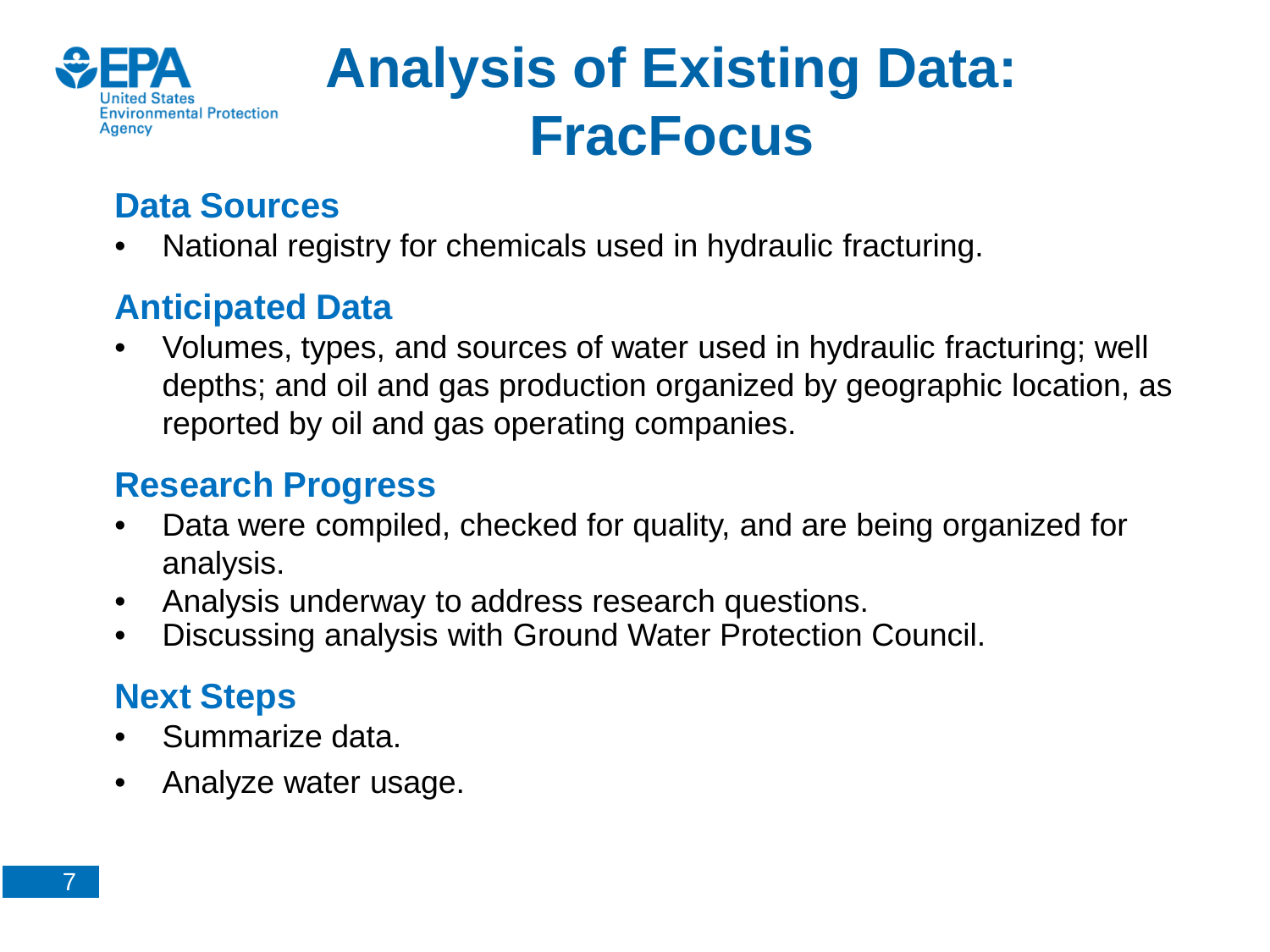

# **Water Availability Modeling**

### **OBJECTIVE**:

To evaluate possible impacts of large-volume water withdrawals for hydraulic fracturing on water availability in representative basins under hypothetical yet possible future scenarios.

### **APPROACH:**

- 1. Select representative watersheds from semi-arid and humid climates for scenario evaluations.
- 2. Establish baseline representation of watershed hydrological conditions using historical observed water balance and observed major USGS use designations, such as agriculture or energy.
- 3. Modify baselines to include water withdrawal supporting hydraulic fracturing operations.
- 4. Design future scenarios for (1) business as usual; (2) energy plus; and (3) green technology.
- 5. Conduct analyses of potential changes in stream flows and ground water recharge among historical, current, and future scenarios.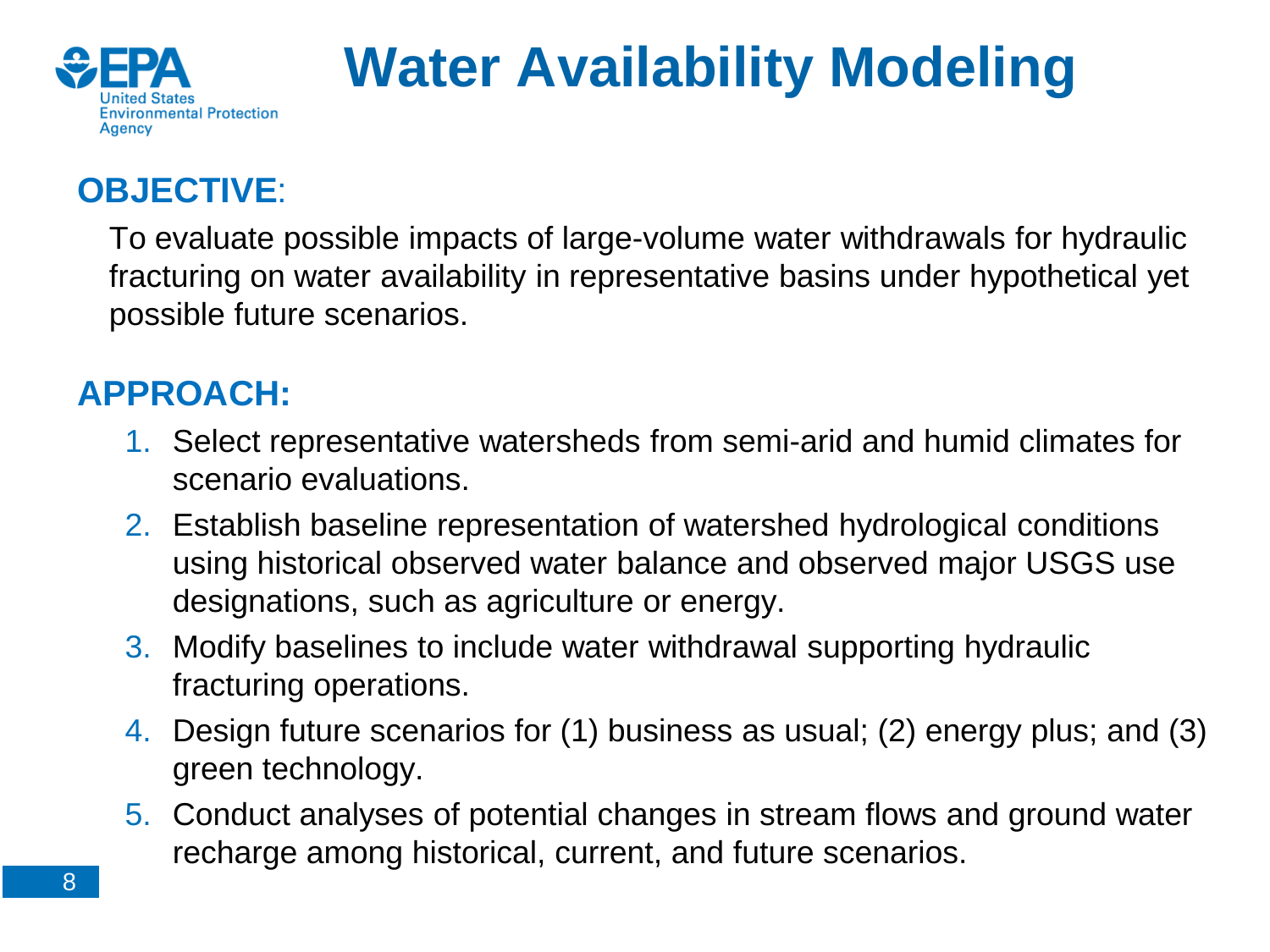#### $\bigcirc$  FPA **EPA Critical Path for Modeling Approach United States Agency**

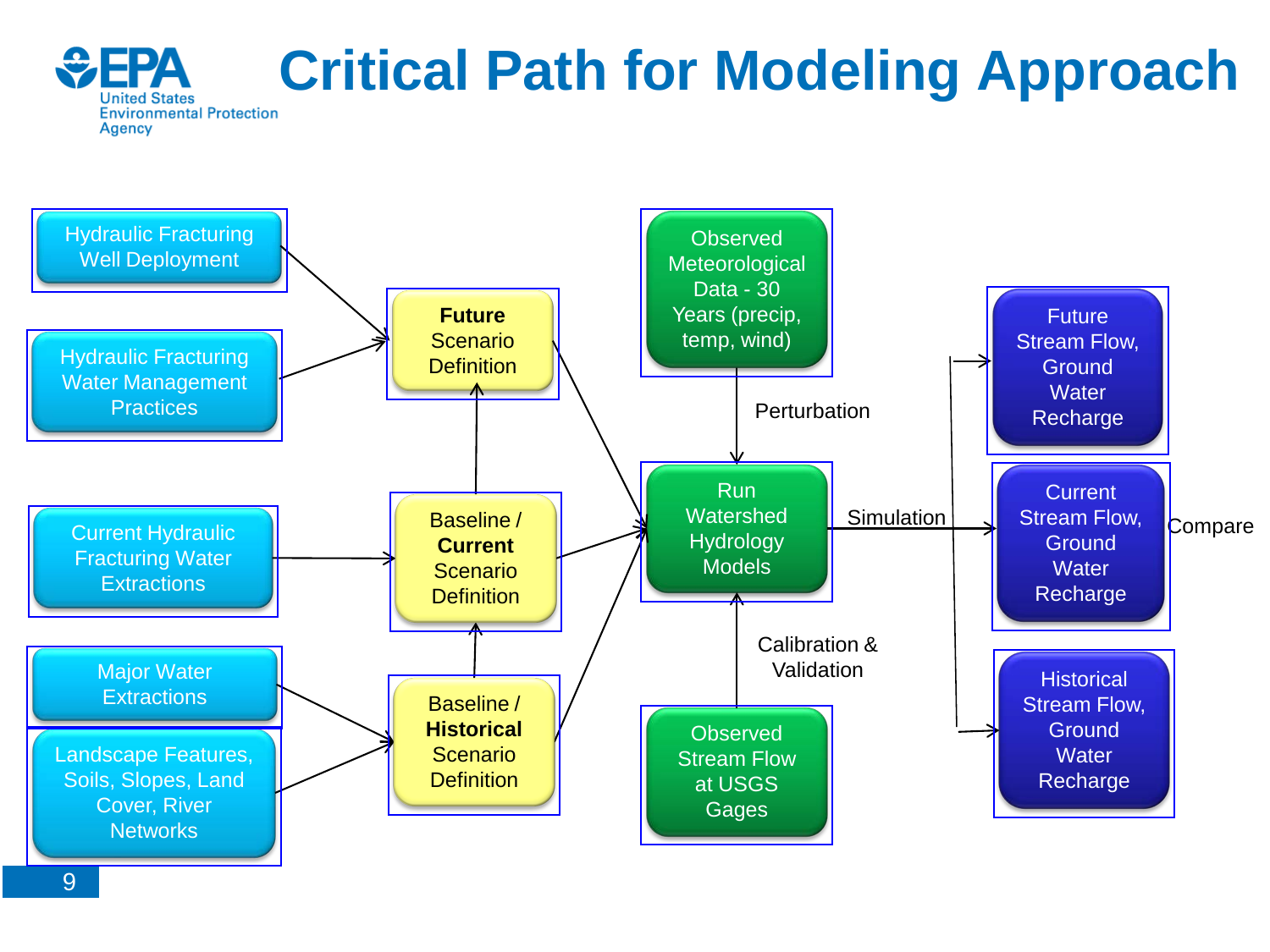

### **Study Watersheds**



10

*EPA 20 Watershed Study also shown in Johnson et al. 2012. J Water Resources Planning and Management. Doi:10:1061/(ASCE)WR.1943-5454.0000175*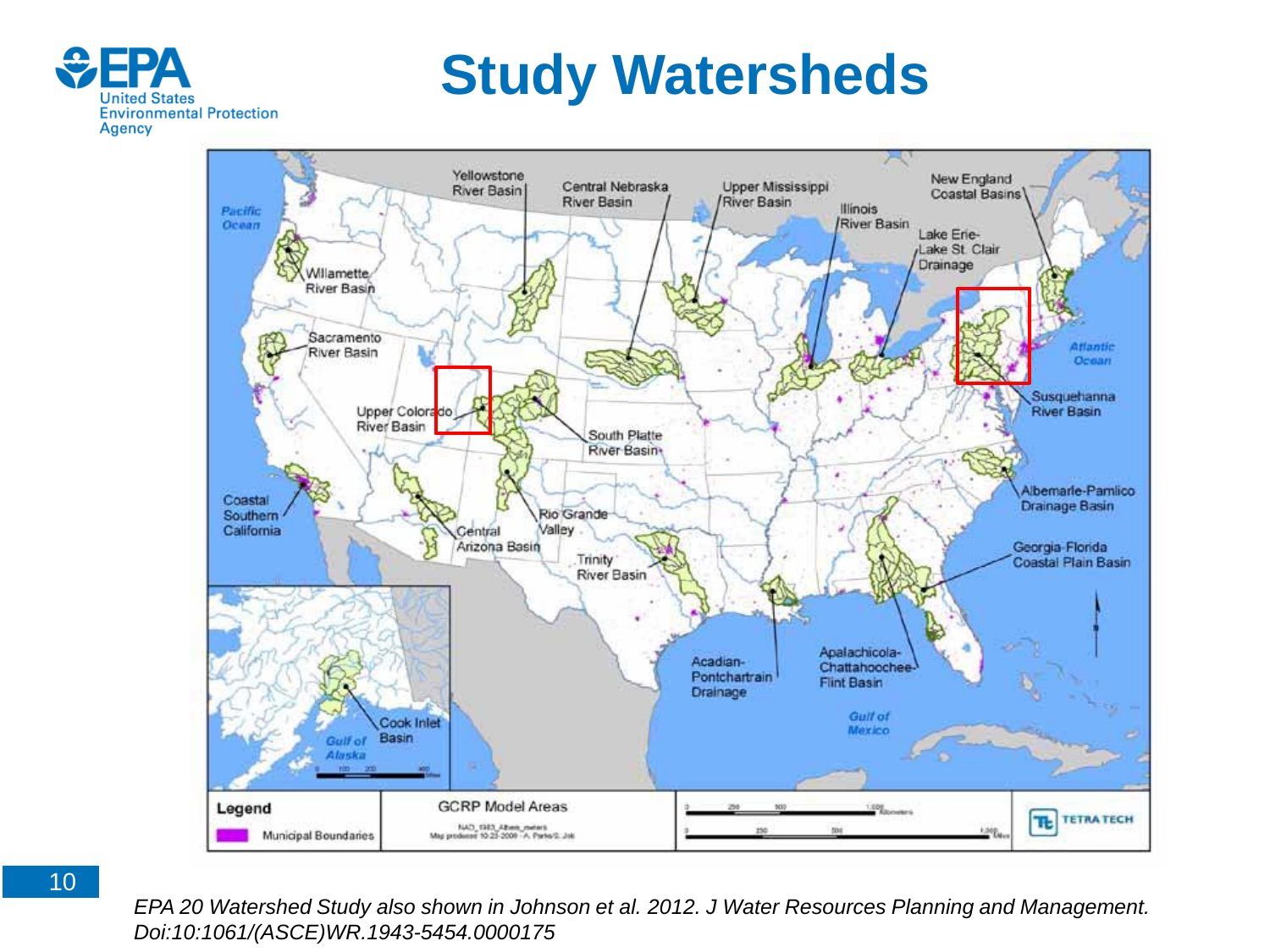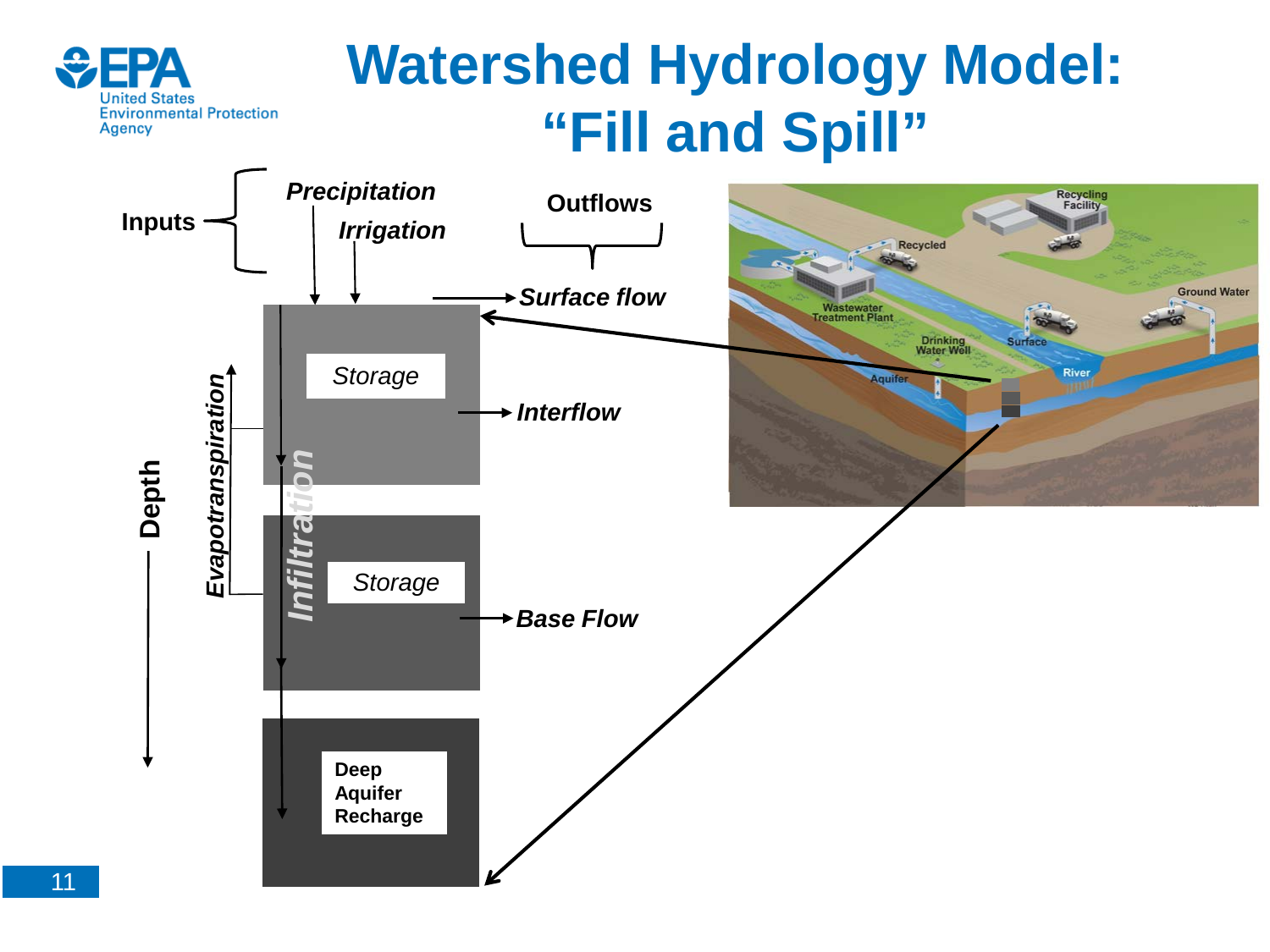

### **Future Scenarios**

| <b>Model</b><br><b>Assumptions</b>                                         |             | <b>Future Scenarios-</b><br>Upper Colorado River Basin (UCRB) and Susquehanna River Basin (SRB)  |                                                                                                  |                                                                  |  |
|----------------------------------------------------------------------------|-------------|--------------------------------------------------------------------------------------------------|--------------------------------------------------------------------------------------------------|------------------------------------------------------------------|--|
|                                                                            |             | <b>Business as Usual</b>                                                                         | <b>Energy Plus</b>                                                                               | <b>Green Technology</b>                                          |  |
| <b>Hydraulic</b><br><b>Fracturing Well</b><br>Deployment*§                 |             | Current deployment<br>schedules                                                                  | <b>Maximum</b> projected<br>development                                                          | Current deployment schedules                                     |  |
| <b>Hydraulic</b><br><b>Fracturing</b><br><b>Water</b><br><b>Management</b> | U<br>R<br>B | Fresh water for drilling<br>and dust abatement,<br>100% recycling<br>produced water <sup>+</sup> | Fresh water for drilling<br>and dust abatement,<br>100% recycling<br>produced water <sup>+</sup> | Fresh water for drilling only,<br>100% recycling produced water+ |  |
|                                                                            | S<br>R<br>B | Current fresh water use,<br>13% recycling produced<br>water‡                                     | Current fresh water<br>use, 13% recycling<br>produced water#                                     | Reduced fresh water use, 29%<br>recycling produced water#        |  |

\*U.S. Energy Information Administration; §- U.S. Geological Survey; ‡ - Susquehanna River Basin Commission and Colorado Oil and Gas Conservation Commission; † - Bureau of Land Management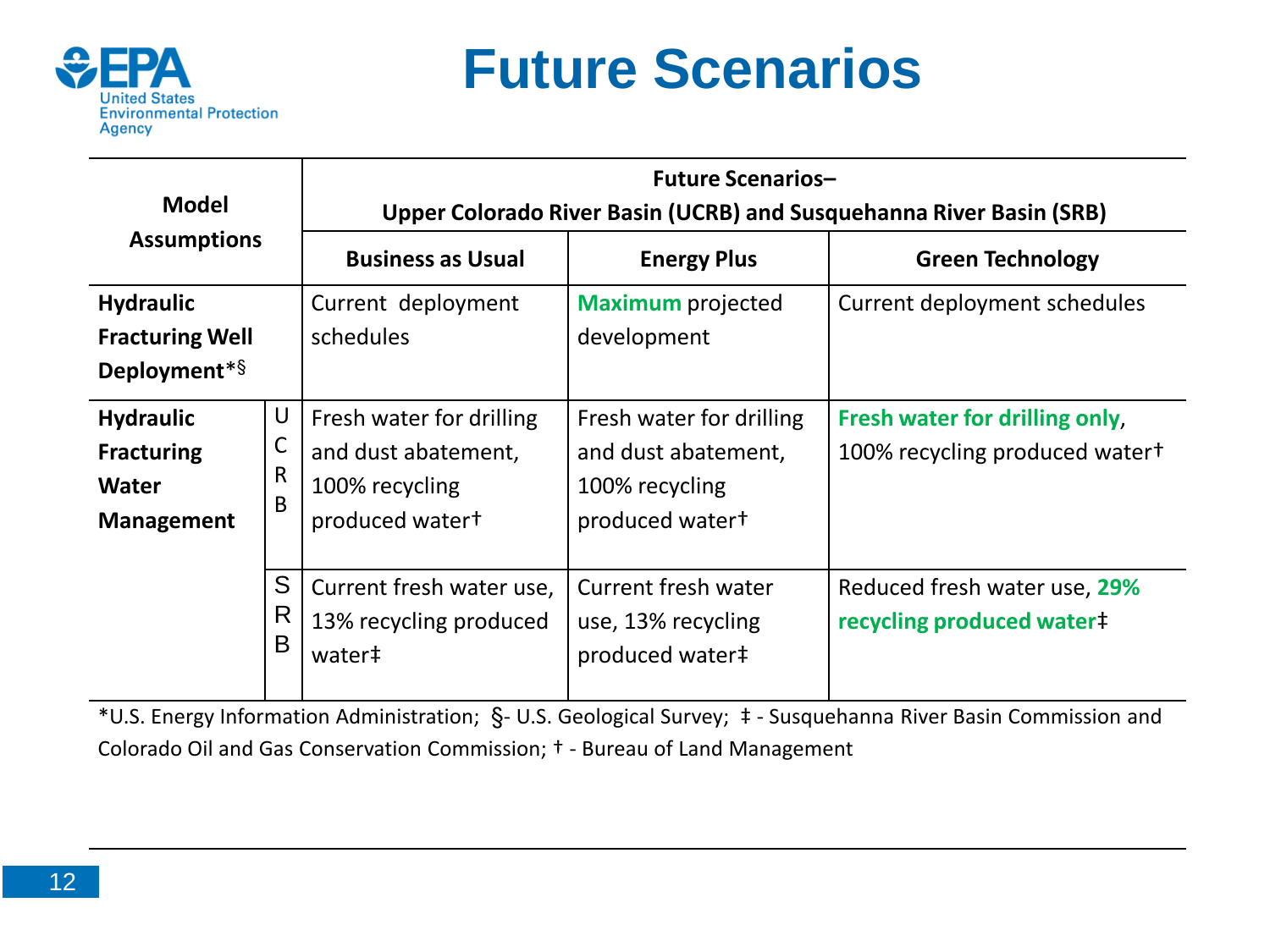

# **Water Availability Modeling**

### **Research Progress**

- Existing information has been collected from the Susquehanna River Basin Commission and Colorado Oil and Gas Conservation Commission and is being reviewed to parameterize the model to run the scenarios.
- Models are being calibrated and validated for representation of baseline (historical 2000/2005 and current 2010) conditions, including water withdrawals to support hydraulic fracturing.

### **Next Steps**

• Resources permitting, a ground-water-dependent watershed study will be designed, with model simulations to follow.